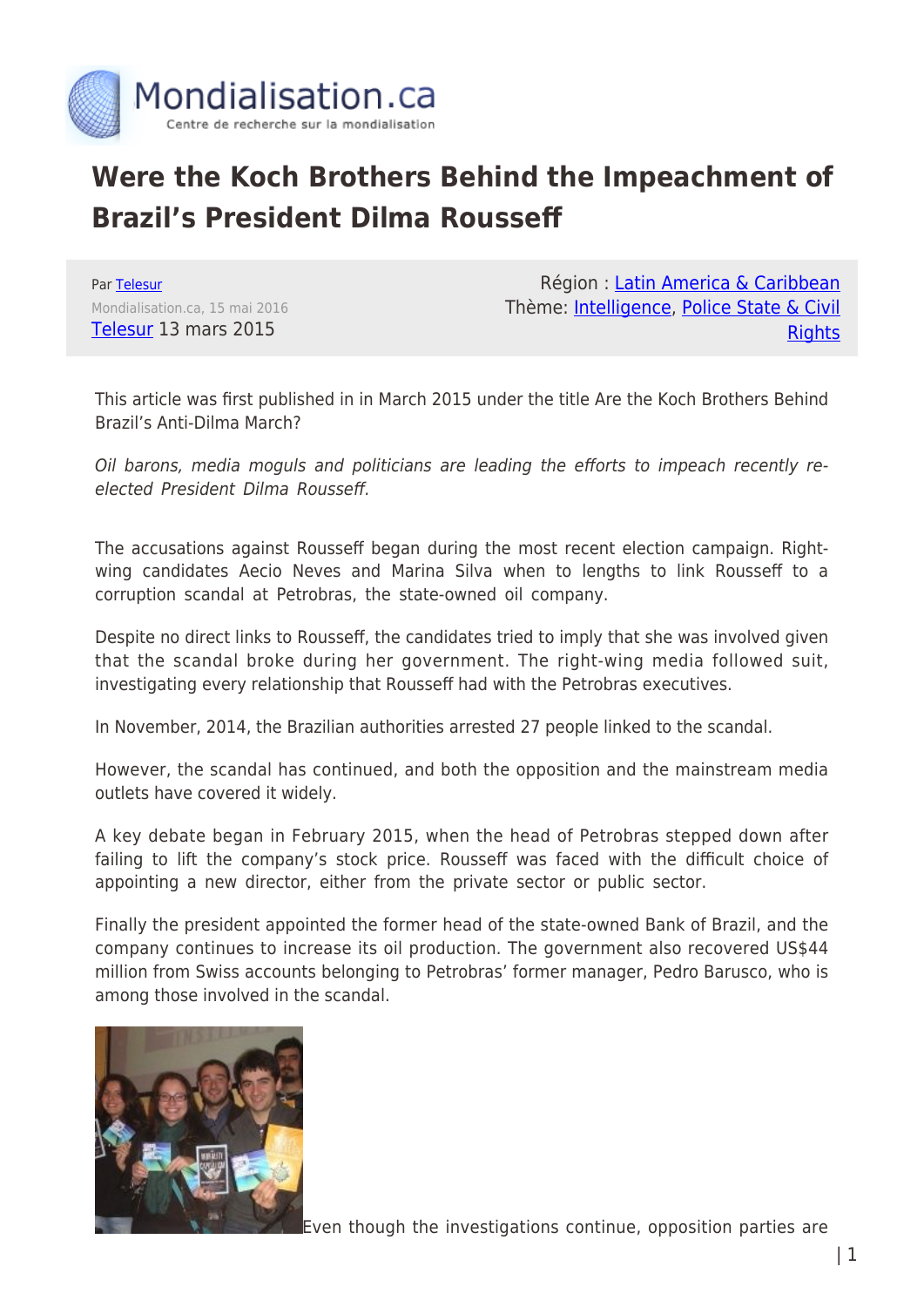trying to launch a Referendum in an attempt to remove Dilma from power.

The protest, organized for March 15, is being led by several groups with powerful backers. The group organizing the demonstration is the so-called Free Brazil Movement (MBL), a farright collective of young people that believe the solutions to the country's economic problems are based on free-market policies.

Fabio Ostermann and Juliano Torres, two of MBL leaders, were educated in the Atlas Leadership Academy, linked to the Atlas Economic Research Foundation, financed by the notorious U.S. businessmen the Koch Brothers.

Furthermore, the brothers have millions of dollars invested in the oil industry, which could explain their interest in destabilizing the Brazilian government and Petrobras.

Another of the leading groups, Students For Liberty (EPL) – working together with the MBL – is the Brazilian associate of an organization with the same name in the U.S., also financed by the Koch Brothers.

Furthermore, investment banker Hélio Beltrão Filho, the national head of EPL, inherited shares in Grupo Ultra, one of Brazil's largest holdings. Grupo Ultra provided logistic and financial support to the right-wing military coup in 1964.

A third important group involved in the protests is VemPraRua (Come to the streets), which has become the center of controversy in recent weeks.

After several journalists investigated the group, revealing that its financial support came from the Study Foundation, which belongs to Brazil's richest individual, Jorge Paulo Lemann.

Lemann is owner of AmBev, the biggest beer production company of Brazil, and owns the Burger King franchise in the country.

The businessman has denied taking a stand in Brazilian politics and claims the foundation's director used it for political purposes. Rodrigo Telles, who runs the foundation, is also an AmBev share holder.

Despite the efforts to impeach President Rousseff, many analysts believe such a move would inevitably fail.

Nonetheless, many government supporters see the move as part of a coup, similar to what occurred in Honduras against Manuel Zelaya or in Paraguay against Fernando Lugo.

La source originale de cet article est [Telesur](http://www.telesurtv.net/english/analysis/Are-the-Koch-Brothers-Behind-Brazils-Anti-Dilma-March-20150313-0001.html) Copyright © [Telesur,](https://www.mondialisation.ca/author/telesur) [Telesur](http://www.telesurtv.net/english/analysis/Are-the-Koch-Brothers-Behind-Brazils-Anti-Dilma-March-20150313-0001.html), 2016

Articles Par : [Telesur](https://www.mondialisation.ca/author/telesur)